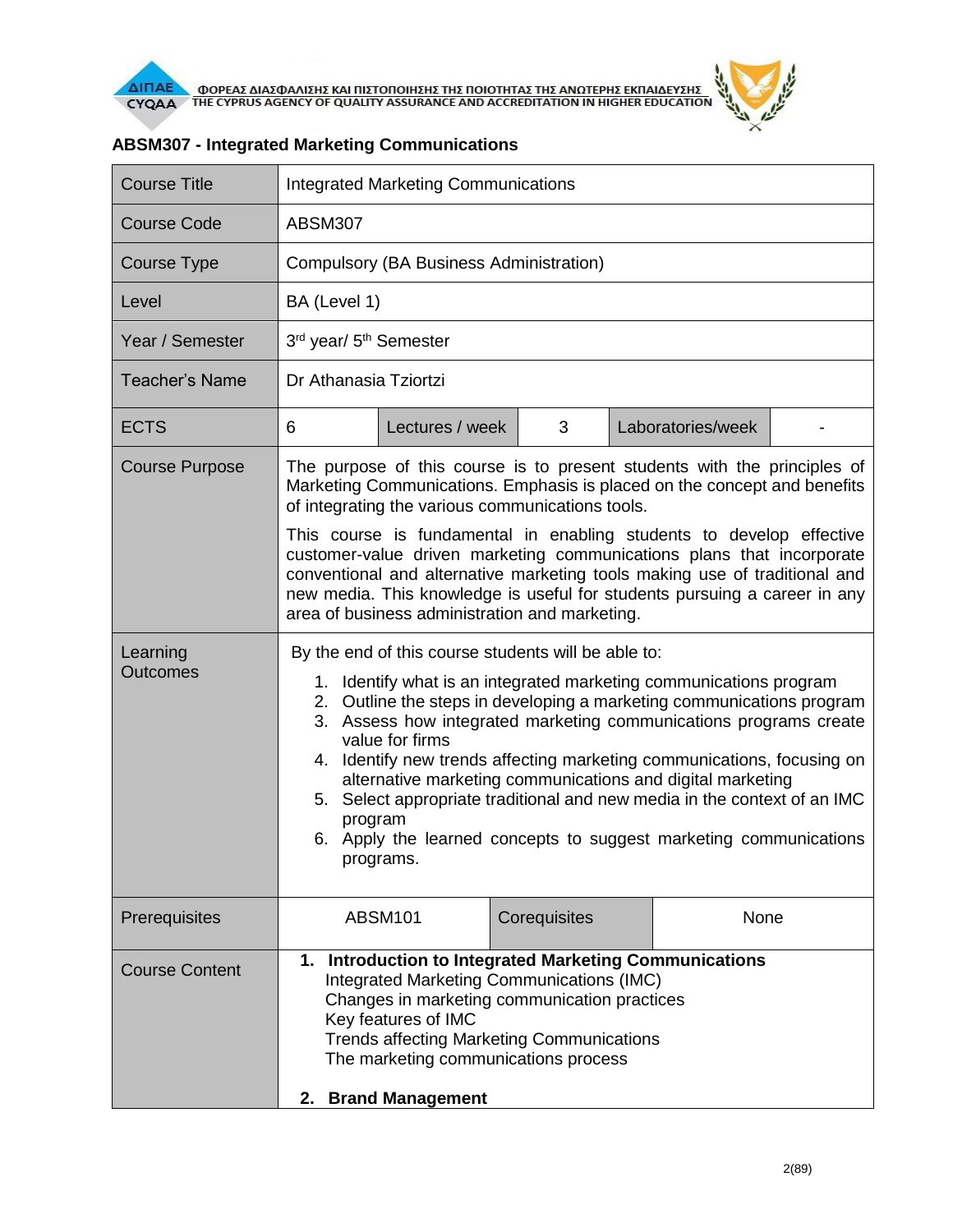**AIFIAE A OOPEAE AIAE DANIERE KAI FILETOFIOIRERE TRE FIOIOTRITAE TRE ANOTEPRE EKFIAIAEYERE** 



| <b>Branding</b><br>Types of brands and brand names<br>Effective logos<br><b>Brand image</b><br>Brand equity and Brand identity<br>Creating successful brands                                                                                         |
|------------------------------------------------------------------------------------------------------------------------------------------------------------------------------------------------------------------------------------------------------|
| 3. The IMC Planning Process<br>Marketing research and the IMC planning process<br>The influence of positioning on the IMC planning process<br>Marketing communications objectives<br>Marketing communications budgets<br><b>IMC program Elements</b> |
| 4. Marcom Positioning<br>Positioning and the creation of meaning<br>Outcomes of positioning<br><b>Implementing Positioning CPM Vs HEM</b><br><b>Elements of Memory</b><br>Facilitating the success of new brands                                     |
| 5. Advertising Management<br>The role of advertising agencies<br>Advertising terminology and objectives<br>Advertising campaign management<br><b>Advertising parameters</b><br>The creative brief<br>Advertising design issues                       |
| 6. Traditional Media Channels vs New Media<br>Media Strategy<br>Traditional media (advantages/disadvantages)<br>Key issues associated with media selection<br>New media                                                                              |
| 7. Digital Marketing<br>What is digital marketing<br>E-commerce programs<br>Mobile marketing systems<br>Digital strategies<br>Web advertising<br>What is a SEO<br>Social Media                                                                       |
| 8. Alternative Marketing<br>Alternative marketing programmes<br>Buzz marketing<br>Sponsored consumers<br><b>Brand ambassadors</b>                                                                                                                    |

 $\theta$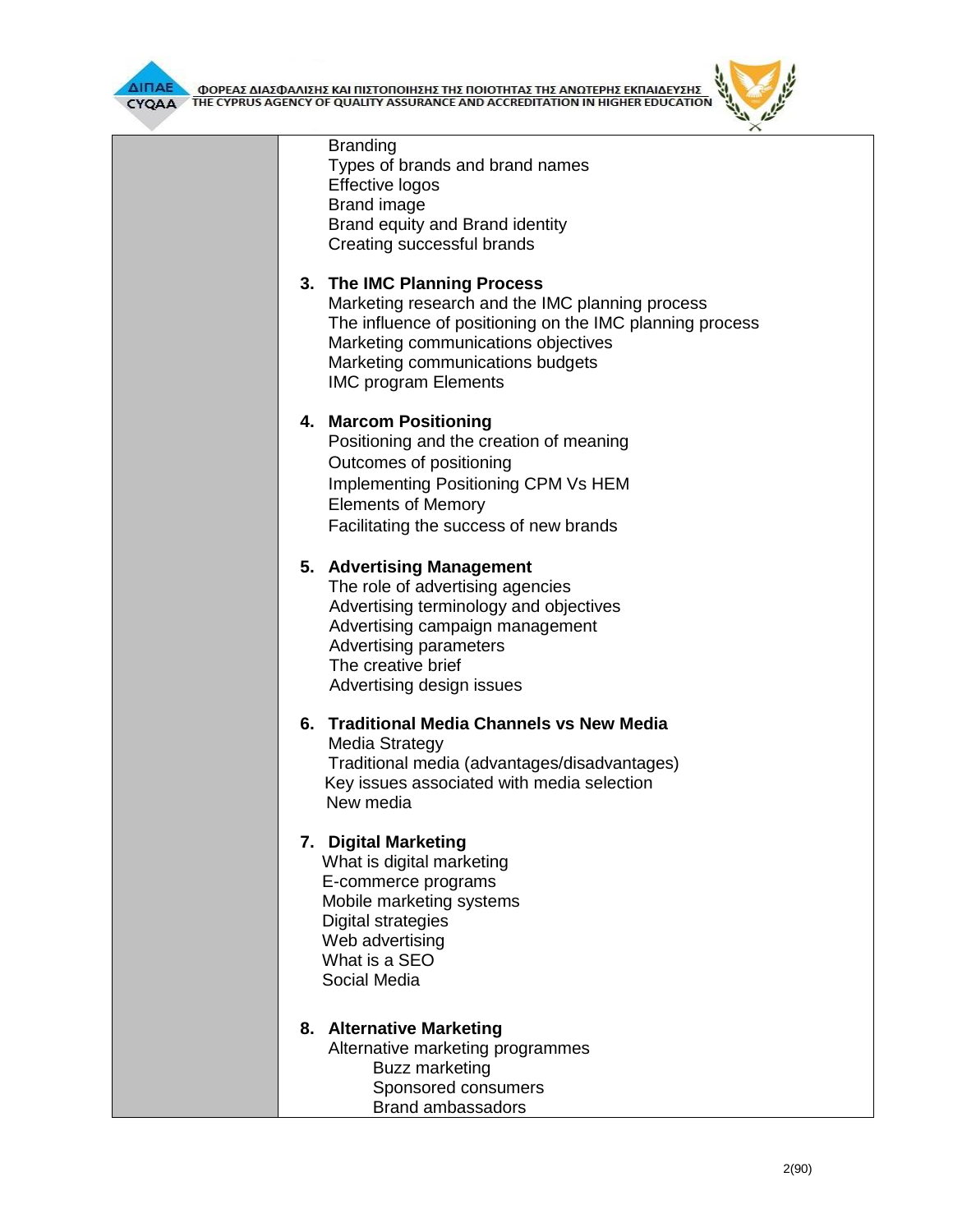

|                         | Guerrilla marketing<br>Brand placement and branded entertainment<br>In-store marketing<br>Communities<br>9. Other Marketing Communications tools<br>Database and Direct Response Marketing and<br><b>Personal Selling</b><br>Sales promotion<br><b>Public Relations and Sponsorship</b>                                                                                                                                   |  |  |  |
|-------------------------|---------------------------------------------------------------------------------------------------------------------------------------------------------------------------------------------------------------------------------------------------------------------------------------------------------------------------------------------------------------------------------------------------------------------------|--|--|--|
|                         | 10. Ethical, Regulatory, and Environmental Issues in Marketing<br><b>Communications</b><br>Ethical issues in marketing communications<br>The ethics of targeting<br>Ethics and advertising<br>Ambush marketing<br>Stealth marketing<br><b>Ethical issues in Public Relations</b><br>Ethical issues in Packaging, Branding and Sales Promotions<br>Green marketing<br>Advertising regulation                               |  |  |  |
|                         | 11. Selecting Message Appeals and Picking Endorsers<br><b>Celebrity Endorsers</b><br><b>Advertising Appeals</b><br>12. Evaluating an Integrated Marketing Program                                                                                                                                                                                                                                                         |  |  |  |
| Teaching<br>Methodology | The taught part of this course is delivered to the students by the means of<br>thought 3 hour lectures per week with the help of power point presentations.<br>Video and other visual material is also used to demonstrate the application<br>of the course's content by real life companies and to provide students with<br>information by experts (e.g. CEO's, marketing professionals).                                |  |  |  |
|                         | In addition to the lectures, students are encouraged to participate in active<br>discussions, questions and answer and debates. In class group work<br>involving brainstorming and cooperative learning is an important part of this<br>courses teaching methodology. Students are often requested to work on<br>small tasks/challenges or short case studies in order to consolidate the<br>theoretical concepts taught. |  |  |  |
| <b>Bibliography</b>     | (a) Textbooks:<br>Clow, K. E. and Baack, D.E. (2018) Integrated Advertising,<br>Promotion and Marketing Communications, 8th Ed. Pearson<br>(b) References:<br><b>Book</b>                                                                                                                                                                                                                                                 |  |  |  |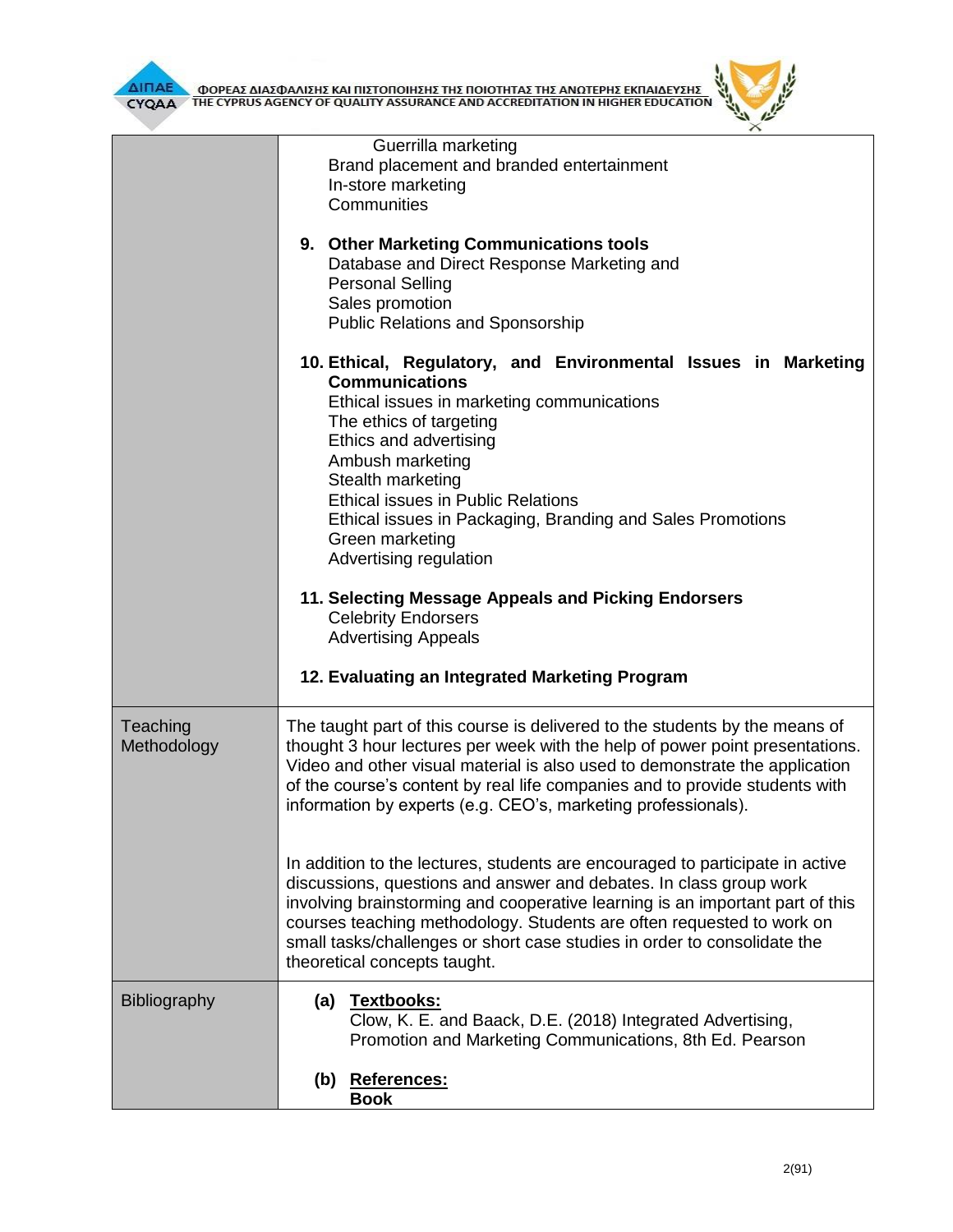



|            | Belch, G. and Belch, M. (2018). Advertising and Promotion:<br>$\circ$<br>An Integrated Marketing Communications Perspective.<br><b>McGraw Hill</b>                                                                                                                                                                                                                                                                                                                                                                                                                                                                                                                                                                                                                                                                                                                                                                                                                                                                                                                                                                                                                                                                                                                                        |  |  |  |  |
|------------|-------------------------------------------------------------------------------------------------------------------------------------------------------------------------------------------------------------------------------------------------------------------------------------------------------------------------------------------------------------------------------------------------------------------------------------------------------------------------------------------------------------------------------------------------------------------------------------------------------------------------------------------------------------------------------------------------------------------------------------------------------------------------------------------------------------------------------------------------------------------------------------------------------------------------------------------------------------------------------------------------------------------------------------------------------------------------------------------------------------------------------------------------------------------------------------------------------------------------------------------------------------------------------------------|--|--|--|--|
|            | <b>Journal articles</b>                                                                                                                                                                                                                                                                                                                                                                                                                                                                                                                                                                                                                                                                                                                                                                                                                                                                                                                                                                                                                                                                                                                                                                                                                                                                   |  |  |  |  |
|            | Ahmad, A., Salleh, S. M., and Perumal, S. (2019). Brand<br>$\circ$<br>Related Capabilities and the Process of Integrated<br>Marketing Communications (IMC): A Resource Based View<br>(RBV). Journal of Contemporary Research in Social<br>Sciences, 1(1), p.136-150.<br>Batra, R. and Keller, K. L. (2016) Integrating Marketing<br>$\circ$<br>Communications: New Findings, New Lessons, and New<br>Ideas. Journal of Marketing, 80(6), p. 122-145<br>Peltier, J., Schibrowsky, J. A. and Schultz, D. E. (2003)<br>$\circ$<br>Interactive integrated marketing communication: combining<br>the power of IMC, the new media and database marketing.<br>International Journal of Advertising, 22(1), p. 93-115<br>Russell, S., Croker, H. and Viner, R. M. (2018) The effect of<br>$\circ$<br>screen advertising on children's dietary intake: A systematic<br>review and meta-analysis. Paediatric Obesity, 20(4), p. 554-<br>568<br>Thorpe, A.S., Roper, S. (2019) The ethics of gamificationon<br>$\circ$<br>in a marketing context. Journal of Business Ethics, 155, p.<br>597-609<br>Zwerin, A., Clarke, T.B and Clarke, I. (2020) Traditional and<br>$\circ$<br><b>Emerging Integrated Marketing Communication Touchpoints</b><br>Used in Effie Award-Winning Promotional Campaigns. |  |  |  |  |
|            | Journal of Promotion Management, 26(2), p.163-185                                                                                                                                                                                                                                                                                                                                                                                                                                                                                                                                                                                                                                                                                                                                                                                                                                                                                                                                                                                                                                                                                                                                                                                                                                         |  |  |  |  |
|            | <b>Suggested Journals</b><br>European Journal of Marketing<br>$\circ$<br>International Journal of Advertising<br>$\circ$<br>International Journal of Marketing Communications<br>$\circ$<br>Journal of Marketing<br>$\circ$<br>Journal of Promotion Management<br>$\circ$                                                                                                                                                                                                                                                                                                                                                                                                                                                                                                                                                                                                                                                                                                                                                                                                                                                                                                                                                                                                                 |  |  |  |  |
|            | <b>Useful Links</b>                                                                                                                                                                                                                                                                                                                                                                                                                                                                                                                                                                                                                                                                                                                                                                                                                                                                                                                                                                                                                                                                                                                                                                                                                                                                       |  |  |  |  |
|            | Advertising Age www.adage.com<br>$\circ$<br>DIGIDAY www.digiday.com<br>$\circ$<br>Marketing Week www.marketingweek.com<br>$\circ$<br>MarketingProfs www.marketingprofs.com<br>$\circ$                                                                                                                                                                                                                                                                                                                                                                                                                                                                                                                                                                                                                                                                                                                                                                                                                                                                                                                                                                                                                                                                                                     |  |  |  |  |
| Assessment | (e) Methods:                                                                                                                                                                                                                                                                                                                                                                                                                                                                                                                                                                                                                                                                                                                                                                                                                                                                                                                                                                                                                                                                                                                                                                                                                                                                              |  |  |  |  |
|            | Students will be assessed as follows:                                                                                                                                                                                                                                                                                                                                                                                                                                                                                                                                                                                                                                                                                                                                                                                                                                                                                                                                                                                                                                                                                                                                                                                                                                                     |  |  |  |  |
|            | <b>Final exam</b>                                                                                                                                                                                                                                                                                                                                                                                                                                                                                                                                                                                                                                                                                                                                                                                                                                                                                                                                                                                                                                                                                                                                                                                                                                                                         |  |  |  |  |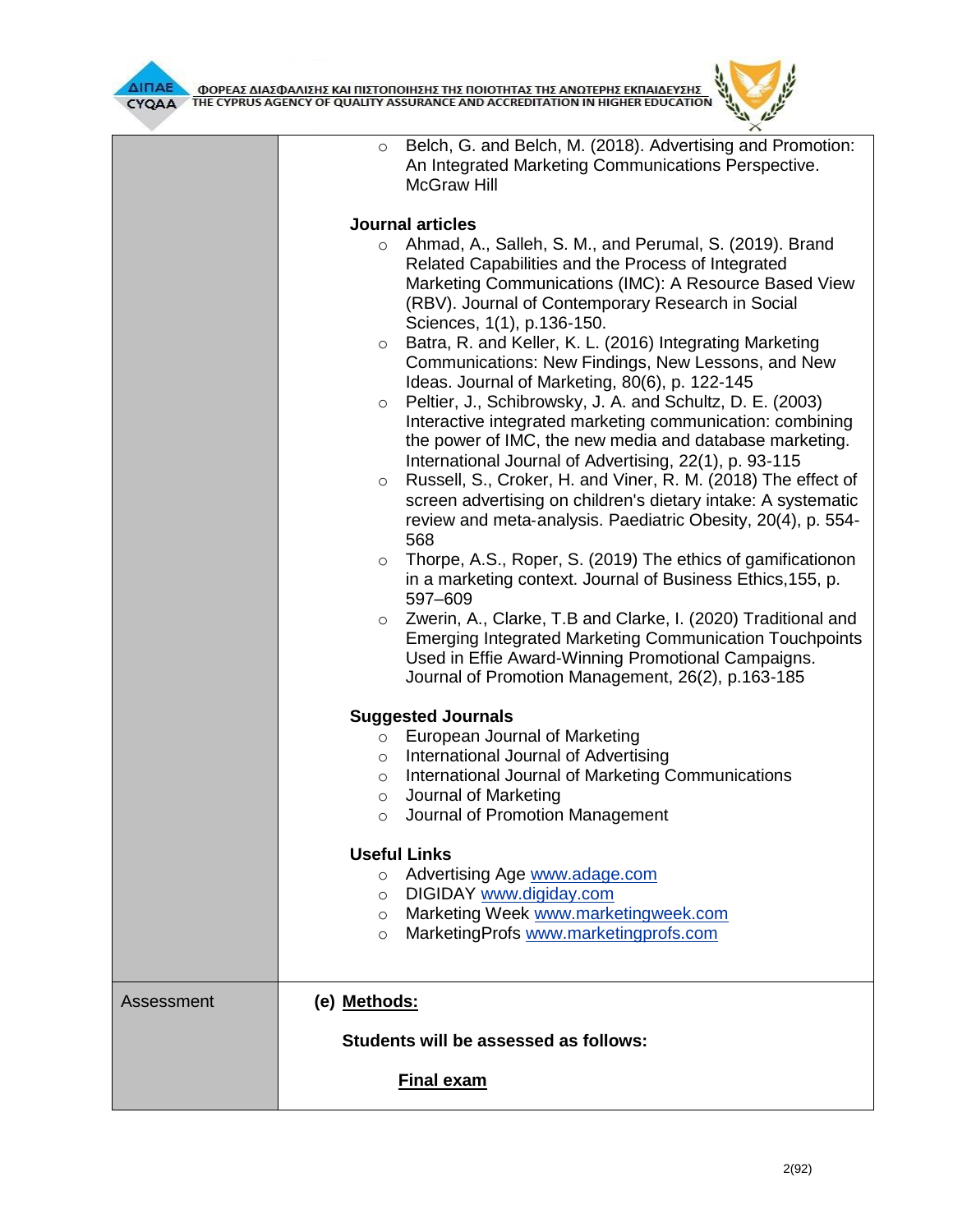

ΔΙΠΑΕΛ ΦΟΡΕΑΣ ΔΙΑΣΦΑΛΙΣΗΣ ΚΑΙ ΠΙΣΤΟΠΟΙΗΣΗΣ ΤΗΣ ΠΟΙΟΤΗΤΑΣ ΤΗΣ ΑΝΩΤΕΡΗΣ ΕΚΠΑΙΔΕΥΣΗΣ<br>CYQAA THE CYPRUS AGENCY OF QUALITY ASSURANCE AND ACCREDITATION IN HIGHER EDUCATION



| <b>Course work</b><br>Group assignment: This is a group assignment which<br>$\circ$<br>concerns the development of a marketing communications<br>plan<br>$\circ$ Mid term exam<br>○ Oral Presentation                                            |        |
|--------------------------------------------------------------------------------------------------------------------------------------------------------------------------------------------------------------------------------------------------|--------|
|                                                                                                                                                                                                                                                  |        |
| (f) Criteria:                                                                                                                                                                                                                                    |        |
| <b>Final/Mid term exams:</b> Assessment criteria are available to the students in<br>relation to each of the written exams (final, mid term)                                                                                                     |        |
| Each question is however assessed using the following general<br>$\circ$<br>criteria :                                                                                                                                                           |        |
| o 86%-100% excellent/comprehensive answers<br>76%-85% very well answered questions<br>$\circ$<br>66%-75% well answered questions<br>$\circ$<br>50%-65% satisfactory answered questions<br>$\circ$<br>0%-49% poor or incorrect answers<br>$\circ$ |        |
| <b>Assessed Group Assignment and Oral Presentation</b>                                                                                                                                                                                           |        |
| *The group assignment assessment criteria are as follows:                                                                                                                                                                                        |        |
|                                                                                                                                                                                                                                                  | Weight |
| Step 1                                                                                                                                                                                                                                           |        |
| Setting the background of the plan                                                                                                                                                                                                               | 5      |
|                                                                                                                                                                                                                                                  |        |
| Step 2 (Part A): Fundamental<br><b>Decisions</b>                                                                                                                                                                                                 |        |
| Target audience                                                                                                                                                                                                                                  | 15     |
| Positioning                                                                                                                                                                                                                                      | 10     |
| Objectives of marcom plan                                                                                                                                                                                                                        | 10     |
| Step 2 (Part B): Implementation<br>decisions                                                                                                                                                                                                     |        |
| Choice and justification of marcom                                                                                                                                                                                                               | 15     |
| elements                                                                                                                                                                                                                                         |        |
| Messages                                                                                                                                                                                                                                         | 15     |
| Selection and justification of media                                                                                                                                                                                                             | 15     |
| Media Timing                                                                                                                                                                                                                                     | 10     |
| <b>Additional marks</b><br>Presentation and organisation of report                                                                                                                                                                               | 5      |

\*The oral presentation assessment criteria are as follows:

|                                           | <b>Maximum mark</b> |
|-------------------------------------------|---------------------|
| Preparation                               |                     |
| PPT presentation (Clear, not overcrowded) |                     |